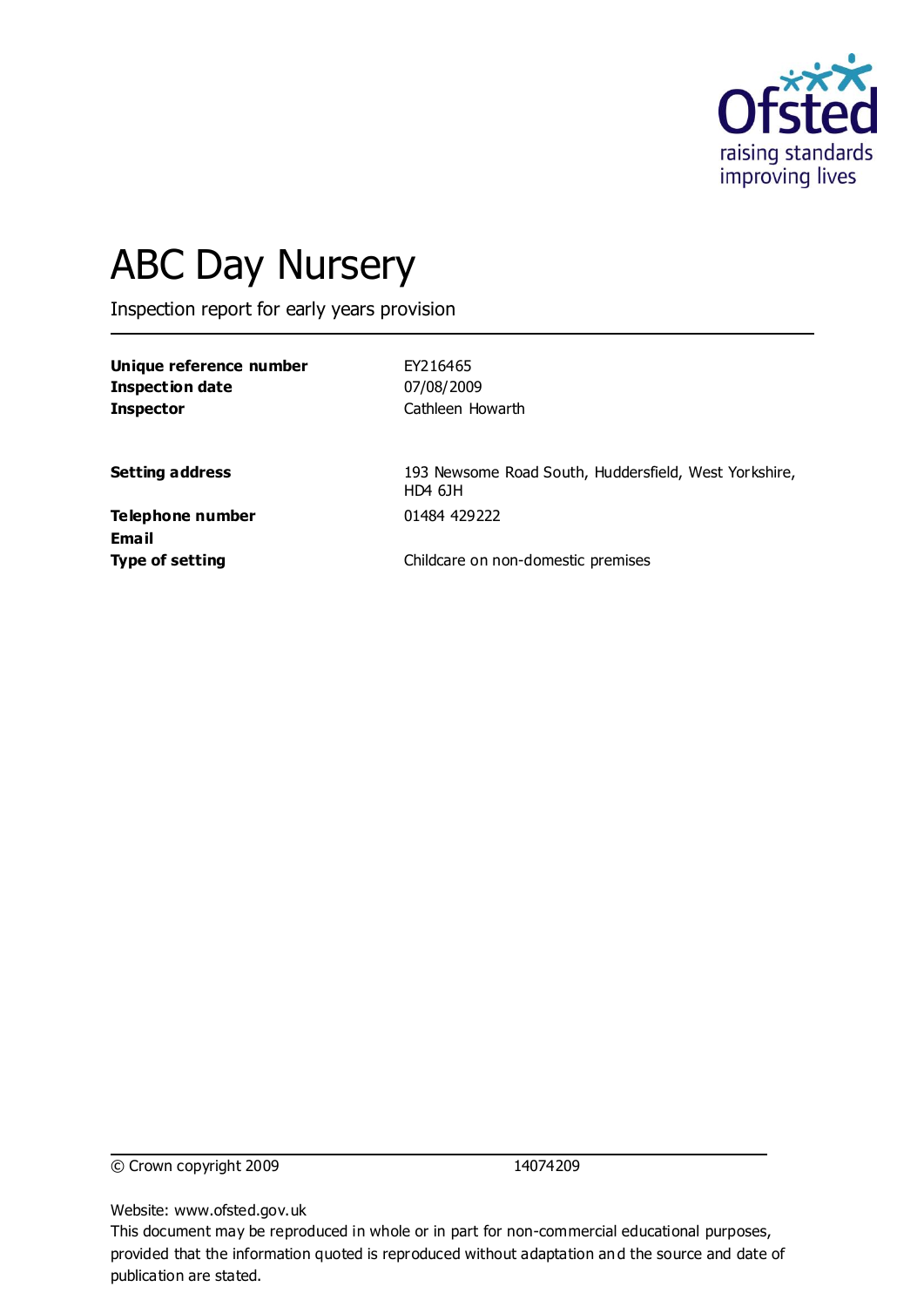## **Introduction**

This inspection was carried out by Ofsted under Sections 49 and 50 of the Childcare Act 2006 on the quality and standards of the registered early years provision. 'Early years provision' refers to provision regulated by Ofsted for children from birth to 31 August following their fifth birthday (the early years age group). The registered person must ensure that this provision complies with the statutory framework for children's learning, development and welfare, known as the *Early* Years Foundation Stage.

The provider must provide a copy of this report to all parents with children at the setting where reasonably practicable. The provider must provide a copy of the report to any other person who asks for one, but may charge a fee for this service (The Childcare (Inspection) Regulations 2008 regulations 9 and 10).

The setting also makes provision for children older than the early years age group which is registered on the voluntary and/or compulsory part(s) of the Childcare Register. This report does not include an evaluation of that provision, but a comment about compliance with the requirements of the Childcare Register is included in Annex B.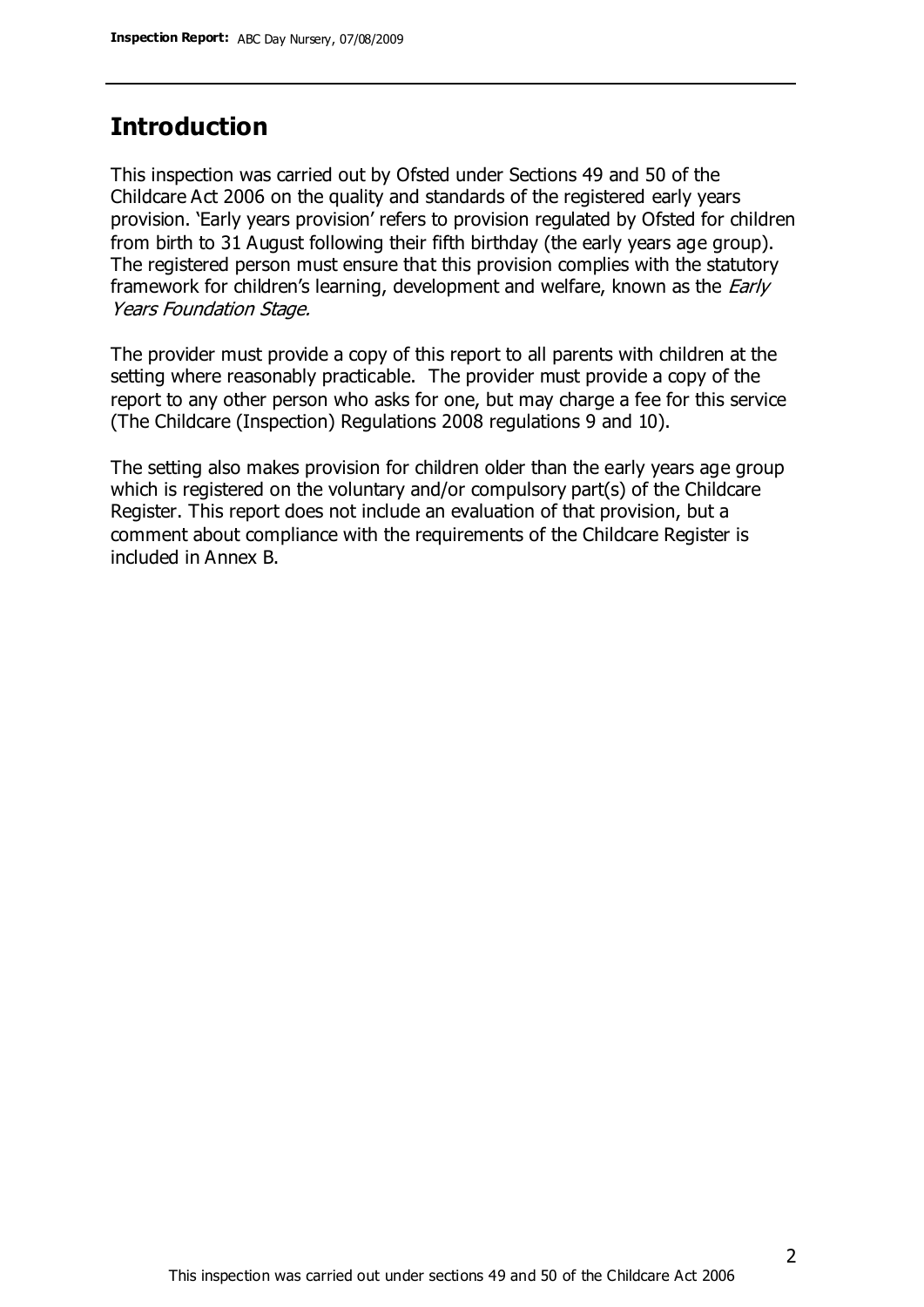# **Description of the setting**

ABC Private Day Nursery registered in 2002. It is situated in Newsome, near Huddersfield. The nursery is on ground level and parents use the entrance at the front of the building, which is ramped for easy access.

The nursery has two guinea pigs and fish which are kept in the nursery.

The nursery is open weekdays from 8am to 6pm for 51 weeks of the year. It is closed for bank holidays and over the Christmas period. Children have access to the two designated outdoor play areas equipped for under two's and over three's. There is provision for children with learning difficulties and/or disabilities.

The nursery is registered by Ofsted on the Early Years Register to care for a maximum of 50 children and it is also registered on the compulsory and voluntary parts of the Childcare Register. Currently there are 69 children on roll who are on the early years register.

The nursery has operational links with other Early Years Foundation Stage (EYFS) providers. There are 15 members of staff who work directly with children. All staff hold relevant childcare qualifications. Six members of staff are working towards a level three qualification, two towards a level four qualification, and two towards Early Years Professional Status.

The nursery is a member of the National Day Nursery Association and it is working towards a quality assurance award through the local authority. The nursery has also obtained the Kirklees Healthy Options and Hygiene Gold award.

# **Overall effectiveness of the early years provision**

Overall, the quality of the provision is good. Children's individual needs are well met in a relaxed environment, where all children are included and involved. The professional and qualified staff team skilfully demonstrate their continuing care and commitment to children. Their knowledge and understanding of the EYFS is secure, and they deliver the framework imaginatively and with enthusiasm. They clearly have good capacity within the team to identify and make continuous improvements.

# **What steps need to be taken to improve provision further?**

To further improve the early years provision the registered person should:

- ensure staff files for former students are fully maintained to show how decisions of suitability are made
- continue to develop meal time routines for pre school children and ensure this experience is tailored to meet their individual needs.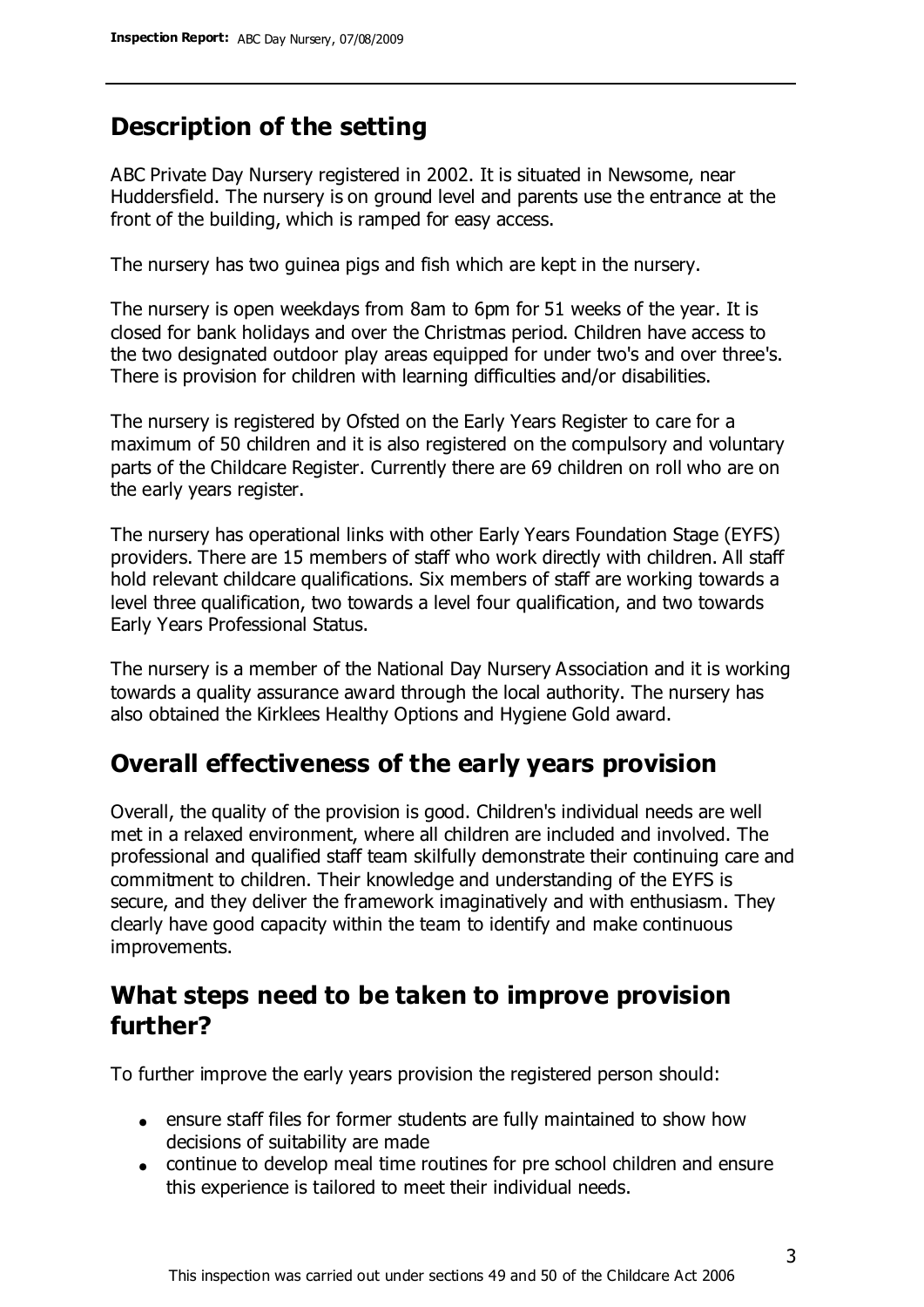# **The leadership and management of the early years provision**

The nursery is well led and managed. The owner is very involved in the day to day running of the provision, and she has high expectations of what staff and children can achieve. The staff team work well together in an orderly, coherent and supportive environment. They deliver the EYFS framework with exuberance and confidence and children are highly motivated to use what they know and to learn more.

Most of the records required for the safe and efficient management of the EYFS are in place. However, some staff files are not fully maintained, such as those for former students. This makes it difficult to show how decisions of suitability are made. Parents have easy access to the nursery's comprehensive policy and procedure file which is regularly reviewed and linked to the welfare requirements of the EYFS to effectively meet the needs of all children.

Staff and resources are deployed effectively and high priority is given to promoting children's safety. Detailed risk assessments are regularly reviewed to manage or eliminate potential risks to children. Reflective practice is clearly demonstrated through systems that promote continuous improvements in the children's best interest. For example, an application is pending to obtain additional resources for the pre school outdoor play area.

The following are examples of the improvements made since the last inspection. Arrangements are now in place to ensure the number of staff involved with babies personal care, such as nappy changing, is kept to a minimum. The baby's key person is responsible for changing nappies and a link person helps out when this cannot be done, for example, during staff's annual leave. These measures are in place to encourage nurturing and bonding between babies and adults, enhancing babies continuing care and development. There is also a very distinct system now in place to show how staff observe and assess children's progress towards the early learning goals, which has further promoted working in partnership with parents and others.

Staff are focused on meeting the needs of all children. Another strong feature is the very good support for children with additional needs. Early identification has positively encouraged early intervention. Staff coordinate support from other agencies well, in partnership with parents, to promote children's continuing care and development. Overall, an inclusive and welcoming service is provided.

Children are professionally safeguarded because staff fully understand their role in child protection. They know the procedures to follow should a concern arise. There are robust procedures in place to protect children's good health. For example, parents are clear about the arrangements for children who are ill or infectious. Children's records are routinely well maintained, such as accident and medication records, which are systematically signed by parents to keep them informed of their children's welfare. Parents receive good quality information about the early years provision and there are impressive transition arrangements in place to introduce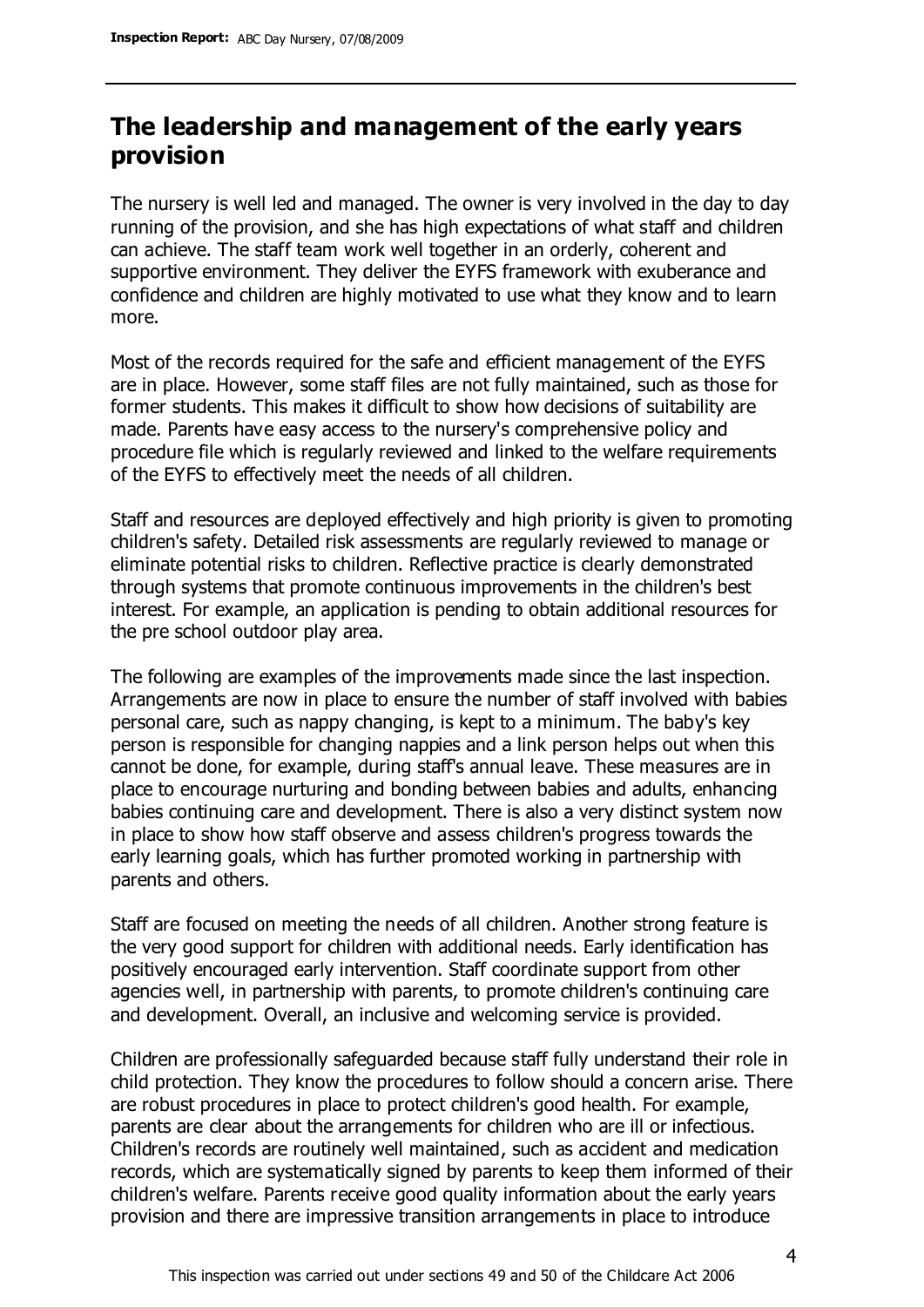new starters to the setting, to support children through nursery and to help them prepare for school.

# **The quality and standards of the early years provision**

Staff usually give support to children's learning and development in a consistent way to promote their independence, although, at lunch time later stage children did not pour their own drinks and some children need extra support to use a knife and fork.

Staff effectively plan purposeful play and exploration, both in and out of doors, and there is a very good balance of child-led and adult initiated activities, which results in children being active learners who can think creatively and critically. Children receive an enjoyable and challenging experience across the six areas of learning. Staff know children well and they are fully aware of their starting points, which are established in partnership with parents and through sensitive observations, continuous evaluation and assessment. Effective teaching methods sustain children's interest and scaffold children's learning in all areas. All children are encouraged to have a go. Staff's questioning methods and high expectations of what children can achieve, challenges and supports children to achieve as much as they can. As a result, children are making very good progress towards the early learning goals. This is effectively shown through well maintained individual children's development files, which enable parents to see the progress their children have made. Parents are actively encouraged to support and reinforce children's learning at home and at the setting. For example, they are working with staff and preparing to open the nursery library so that children will learn the discipline of borrowing and returning books on time. This also encourages parents to read with their children at home.

Children play with good quality toys and equipment that are checked regularly for repair and replacement. All the resources are continuously used to support children's development in all areas and most are easily accessible for children to self-select. Promoting children's welfare is an integral part of nursery life. Staff maintain high standards of hygiene and cleanliness on order to minimise the risk of the spread of infection. Children know to wash their hands after using the toilet and before meals to remove germs that can make them poorly. They know to keep walkways clear and not to play behind closed doors in order to prevent accidental injury. Children are encouraged to develop habits and behaviour appropriate to good learners. Their behaviour is exemplary. Later stage children clearly recognise the needs of others and they are respectful and considerate. They spontaneously share, take turns and are kind to each other. Minor squabbles are dealt with quickly and effectively. Children are keen to make amends and offer hugs to settle the matter. They play confidently on their own and with others and they thoroughly enjoy their time at nursery.

Staff help children to make as much progress as they can in communicating, literacy, numeracy, information and communication technology, and to develop good habits as inquisitive and independent learners. Children develop collaborative and problem solving skills to understand the wider world. This is effectively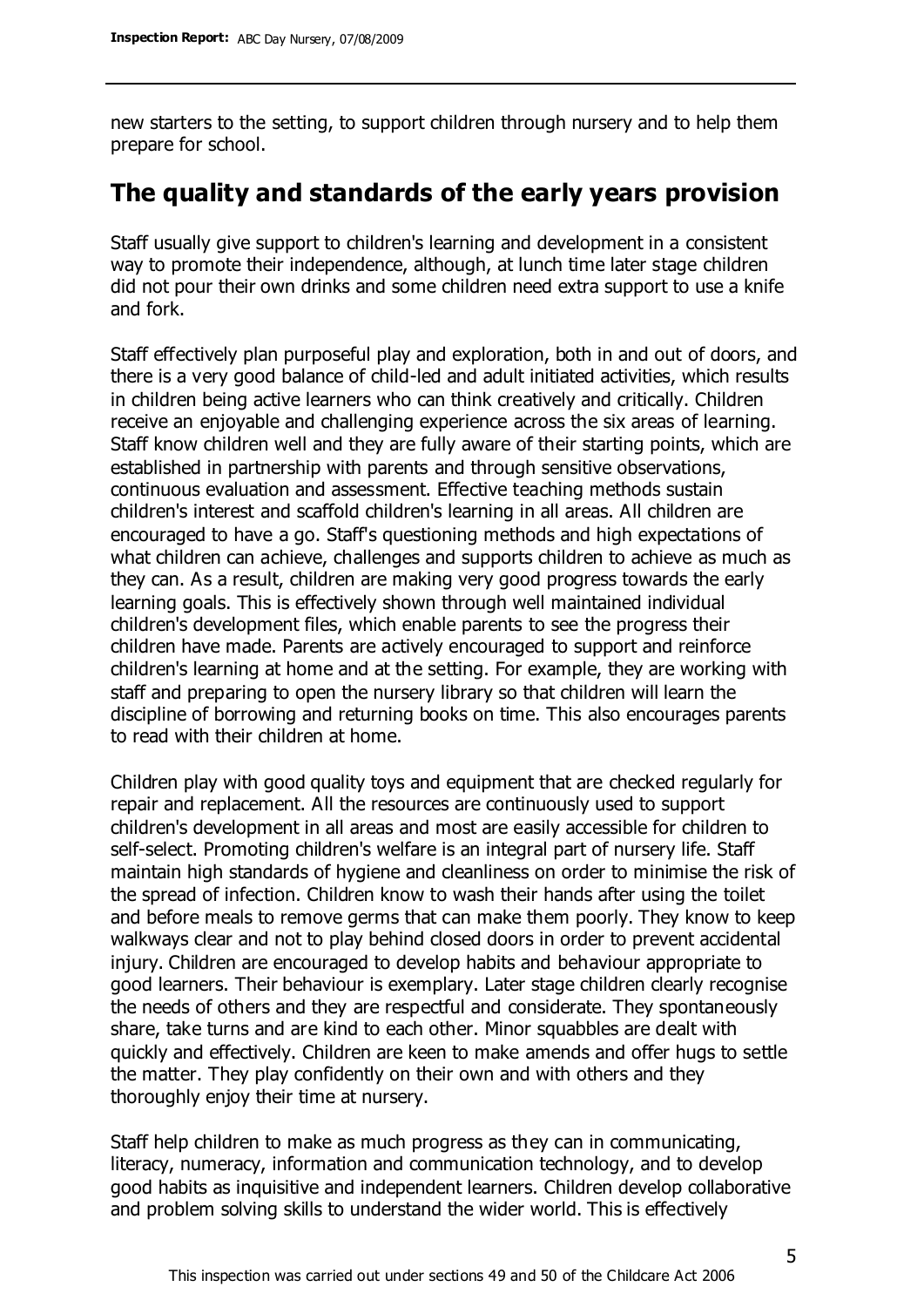demonstrated through their play and communications. For example, in the toddler room there is an excellent range of resources for children to explore, examine and use, such as the small world giant key fob, camera, walkie talkie, weighing scales, clock and torch. Fine motor skills are developed when children learn to twist, turn, push and pull. Children are proud of what they have achieved and they are keen to show others what they have done. Their natural interests and capabilities are effectively enhanced when they make trains and carriages out of boxes, cutting, gluing, sticking and painting. They use their imagination fully to make their creations realistic. They make the sound of trains and explain every detail to the observer including where they are going.

Babies feel safe and secure in a familiar, predictable and cosy environment. They are clearly being encouraged to use all their senses when they play with a wide range of natural resources, such as pine cones, fabrics and hand made shakers. There are good adult-led activities that captivate and fascinate the very young, such as hand painting, mixing various colours with their hands and feeling different textures. Later stage children express themselves through classical music when they paint. They make dramatic swirls with the paint brush and make all sorts of designs according to how the music makes them feel.

There are excellent opportunities for children to learn about good citizenship, such as through themes and topics. They made a hero collage and displayed it in the corridor. Children and parents were actively involved in the project and raised funds for families of soldiers injured at war. Children drew their own heroes, like mummy and daddy.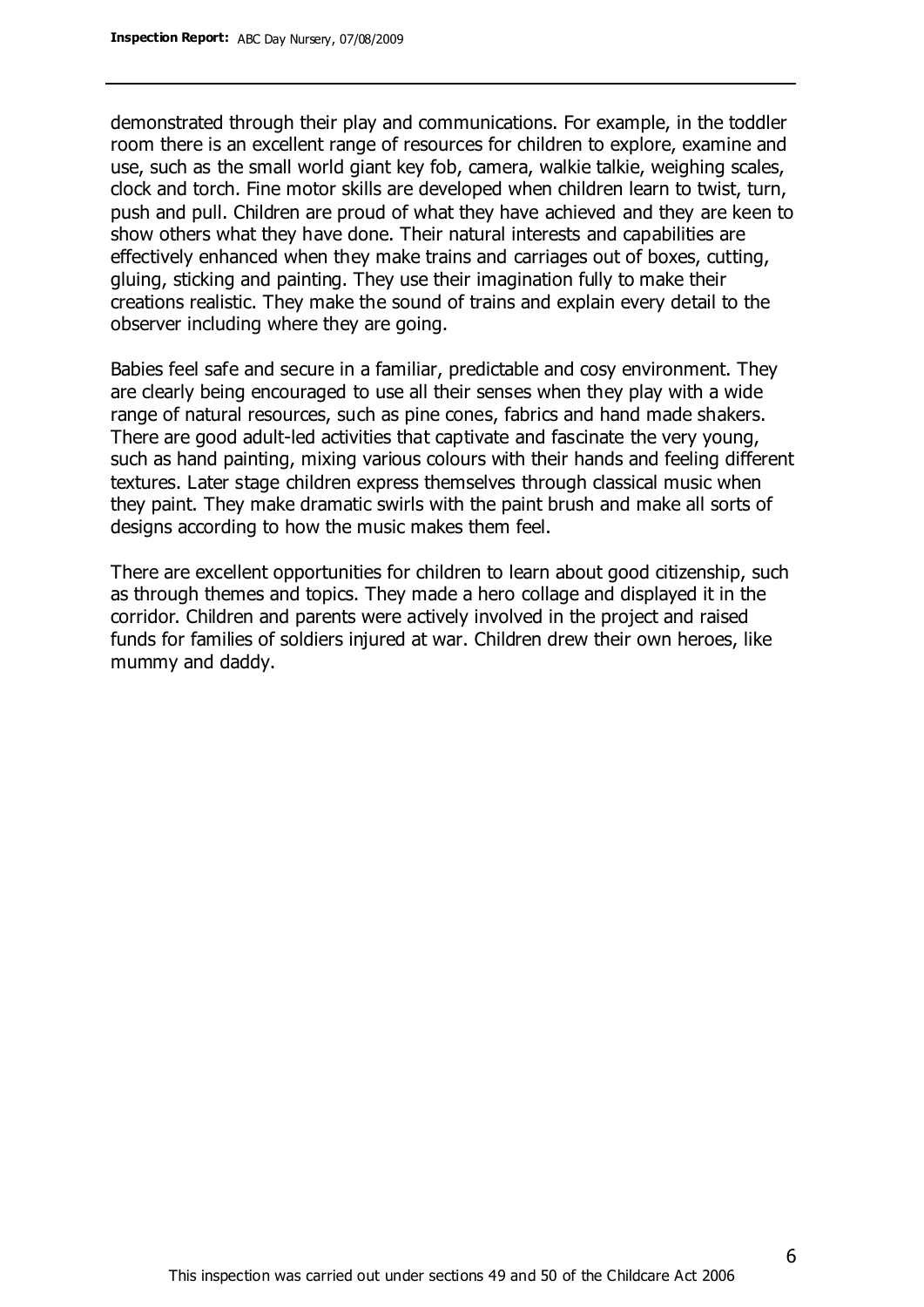# **Annex A: record of inspection judgements**

#### **The key inspection judgements and what they mean**

Grade 1 is Outstanding: this aspect of the provision is of exceptionally high quality Grade 2 is Good: this aspect of the provision is strong Grade 3 is Satisfactory: this aspect of the provision is sound Grade 4 is Inadequate: this aspect of the provision is not good enough

#### **Overall effectiveness**

| How effective is the provision in meeting the needs<br>of children in the Early Years Foundation Stage? |  |
|---------------------------------------------------------------------------------------------------------|--|
| How well does the provision promote inclusive practice?                                                 |  |
| The capacity of the provision to maintain continuous                                                    |  |
| improvement.                                                                                            |  |

### **Leadership and management**

| How effectively is provision in the Early Years               |  |
|---------------------------------------------------------------|--|
| <b>Foundation Stage led and managed?</b>                      |  |
| How effective is the setting's self-evaluation, including the |  |
| steps taken to promote improvement?                           |  |
| How well does the setting work in partnership with parents    |  |
| and others?                                                   |  |
| How well are children safequarded?                            |  |

## **Quality and standards**

| How effectively are children in the Early Years<br><b>Foundation Stage helped to learn and develop?</b> |   |
|---------------------------------------------------------------------------------------------------------|---|
| How effectively is the welfare of children in the Early                                                 | ר |
| <b>Years Foundation Stage promoted?</b>                                                                 |   |
| How well are children helped to stay safe?                                                              |   |
| How well are children helped to be healthy?                                                             |   |
| How well are children helped to enjoy and achieve?                                                      | 2 |
| How well are children helped to make a positive                                                         |   |
| contribution?                                                                                           |   |
| How well are children helped develop skills that will                                                   |   |
| contribute to their future economic well-being?                                                         |   |

Any complaints about the inspection or report should be made following the procedures set out in the guidance available from Ofsted's website: www.ofsted.gov.uk